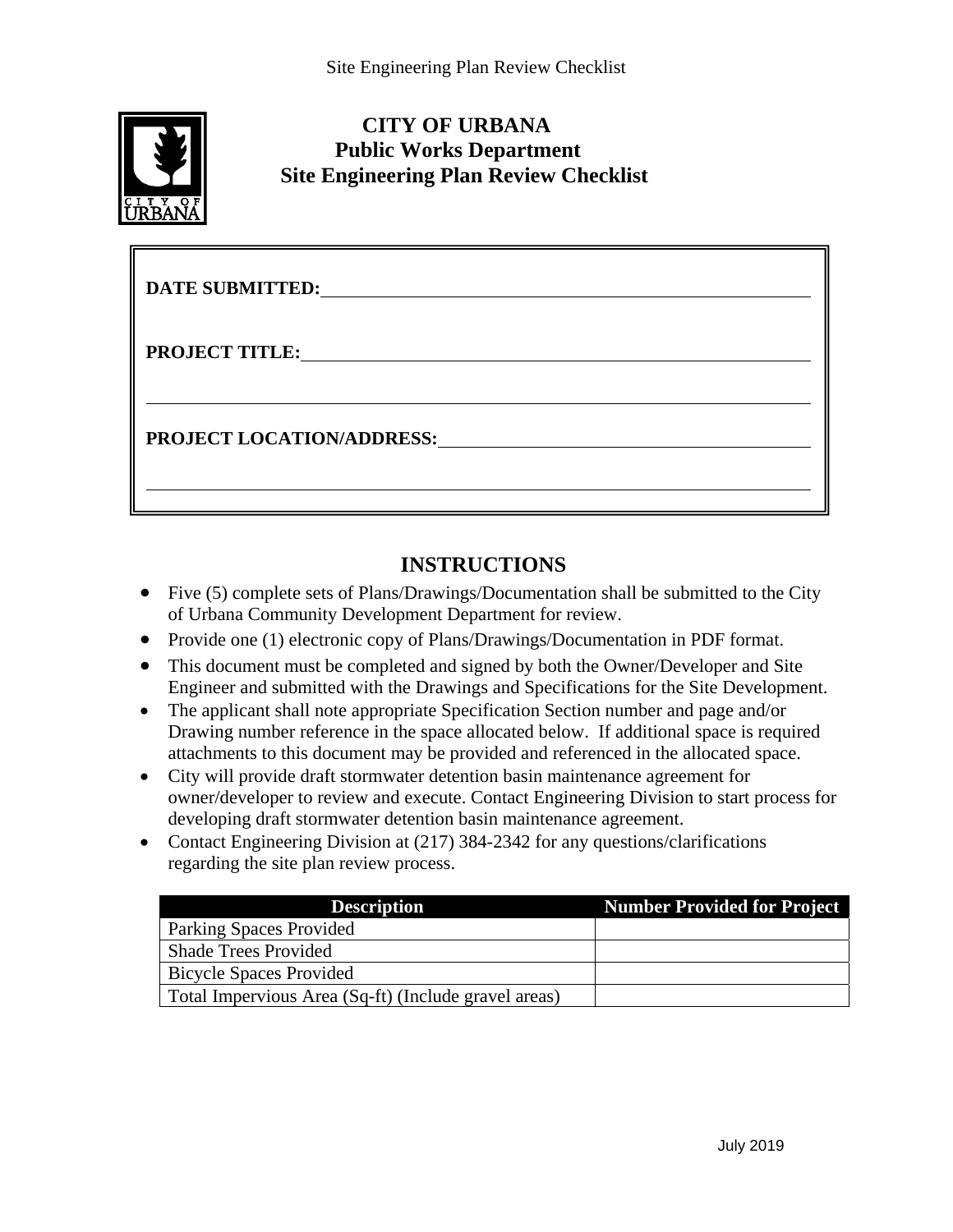| <b>General Site Plan Requirements</b> |     |     |                                                                                                                                      |                                                           |  |  |
|---------------------------------------|-----|-----|--------------------------------------------------------------------------------------------------------------------------------------|-----------------------------------------------------------|--|--|
| Item                                  | Yes | N/A | Site Engineering Plan Documentation<br>Requirements                                                                                  | Plan Sheet # or Specification Page where<br>item is shown |  |  |
| $\mathbf{1}$                          |     |     | Digital copy in PDF format provided                                                                                                  |                                                           |  |  |
| 2                                     |     |     | Drawings sealed by a Professional Engineer                                                                                           |                                                           |  |  |
| 3                                     |     |     | Name, address, and telephone number of plan<br>preparer shown on Drawings                                                            |                                                           |  |  |
| $\overline{4}$                        |     |     | Project Location/Street Address shown                                                                                                |                                                           |  |  |
| 5                                     |     |     | Drawing size $11$ " x $17$ " or $24$ " x $36$ "                                                                                      |                                                           |  |  |
| 6                                     |     |     | Scale no less than $1" = 10'$ and no greater than<br>$1" = 50"$                                                                      |                                                           |  |  |
| 7                                     |     |     | North arrow on all appropriate plan sheets                                                                                           |                                                           |  |  |
| 8                                     |     |     | Property corner markers shown                                                                                                        |                                                           |  |  |
| 9                                     |     |     | Easements for sanitary sewers, storm sewers,<br>telephone, gas, electric, cable-TV, water and<br>other utilities identified on plans |                                                           |  |  |
| 10                                    |     |     | USGS Datum or arbitrary datum reference and<br>bench mark(s) and location(s) provided                                                |                                                           |  |  |
| 11                                    |     |     | Existing and proposed spot elevations and/or<br>contours shown                                                                       |                                                           |  |  |
| 12                                    |     |     | Proposed building foundation type, foundation<br>plans, and finished floor elevations provided                                       |                                                           |  |  |
| 13                                    |     |     | Proposed driveway(s) in proper location                                                                                              |                                                           |  |  |
| 14                                    |     |     | Proposed driveway construction materials,<br>thicknesses and gradient shown                                                          |                                                           |  |  |
| 15                                    |     |     | Existing driveway(s) closure details shown                                                                                           |                                                           |  |  |
| 16                                    |     |     | Proposed tree protection locations and details<br>shown                                                                              |                                                           |  |  |
| 17                                    |     |     | Public tree removal proposed and proper<br>mitigation provided.                                                                      |                                                           |  |  |
| 18                                    |     |     | Streetlight removal/relocation proposed                                                                                              |                                                           |  |  |
| 19                                    |     |     | Retaining wall details shown                                                                                                         |                                                           |  |  |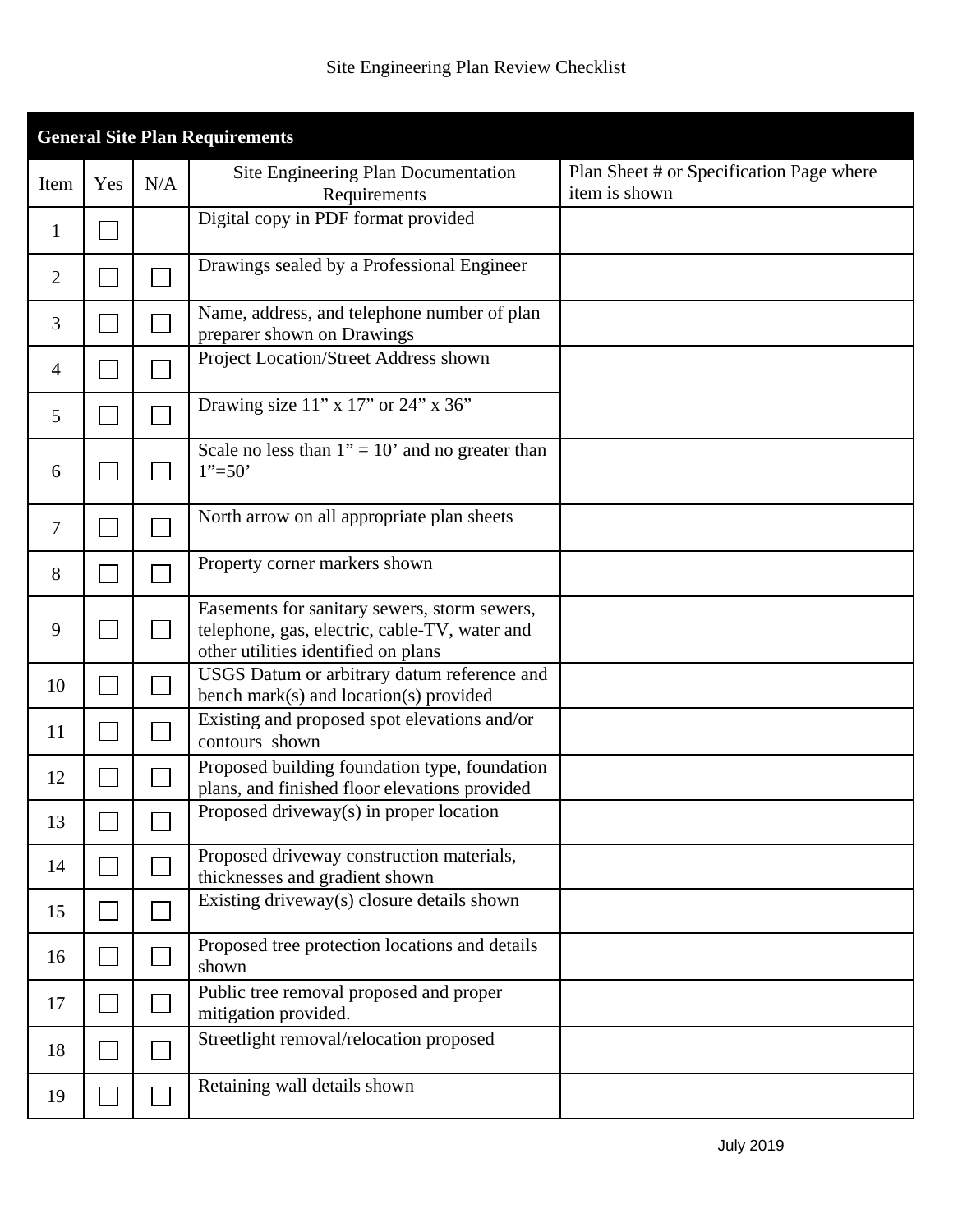| <b>General Site Engineering Plan Requirements</b> |     |     |                                                                                                                         |                                                                 |
|---------------------------------------------------|-----|-----|-------------------------------------------------------------------------------------------------------------------------|-----------------------------------------------------------------|
| Item                                              | Yes | N/A | <b>Site Plan Documentation Requirements</b>                                                                             | Plan sheet $#$ or specification page $#$ where<br>item is shown |
| 20                                                |     |     | Flood Zone Designation & Map Number<br>documented on the plans                                                          |                                                                 |
| 21                                                |     |     | 100-year floodplain elevation shown if<br>elevation is within three feet of the lowest<br>floor                         |                                                                 |
| 22                                                |     |     | Plan conforms to all applicable floodplain<br>regulations                                                               |                                                                 |
| 23                                                |     |     | Elevation Certificate if required                                                                                       |                                                                 |
| 24                                                |     |     | IEPA Sanitary Sewer Construction Permit if<br>required Population Equivalents is 15 or<br>greater                       |                                                                 |
| 25                                                |     |     | Sanitary sewer lateral(s) shown with diameter,<br>pipe material, slope, invert elevations, and<br>clean-outs shown      |                                                                 |
| 26                                                |     |     | Sanitary sewer(s) shown with diameter, pipe<br>material, and slope.                                                     |                                                                 |
| 27                                                |     |     | Sanitary manholes shown with rim elevations<br>and pipe inverts. Show sanitary sewer manhole<br>detail.                 |                                                                 |
| 28                                                |     |     | Connection detail to public sanitary sewer<br>shown                                                                     |                                                                 |
| 29                                                |     |     | Storm sewer shown with diameter, type of<br>pipe material, inverts, and pipe slope.                                     |                                                                 |
| 30                                                |     |     | Storm inlets and manholes shown with rim<br>elevations and pipe inverts. Show storm sewer<br>manhole and inlet details. |                                                                 |
| 31                                                |     |     | Casting on grates of storm sewer manholes and<br>inlets stamped with "No Dumping Drains to<br>River or Creek"           |                                                                 |
| 32                                                |     |     | Connection detail to public storm sewer shown                                                                           |                                                                 |
| 33                                                |     |     | Downspouts and footing drain discharge<br>location(s) shown                                                             |                                                                 |
| 34                                                |     |     | Sump pump discharge location shown                                                                                      |                                                                 |
| 35                                                |     |     | Location of drainage courses and flow-line<br>gradient shown                                                            |                                                                 |
| 36                                                |     |     | Location, size, and type of culverts including<br>inverts and grades at 25 foot intervals 100 feet<br>in each direction |                                                                 |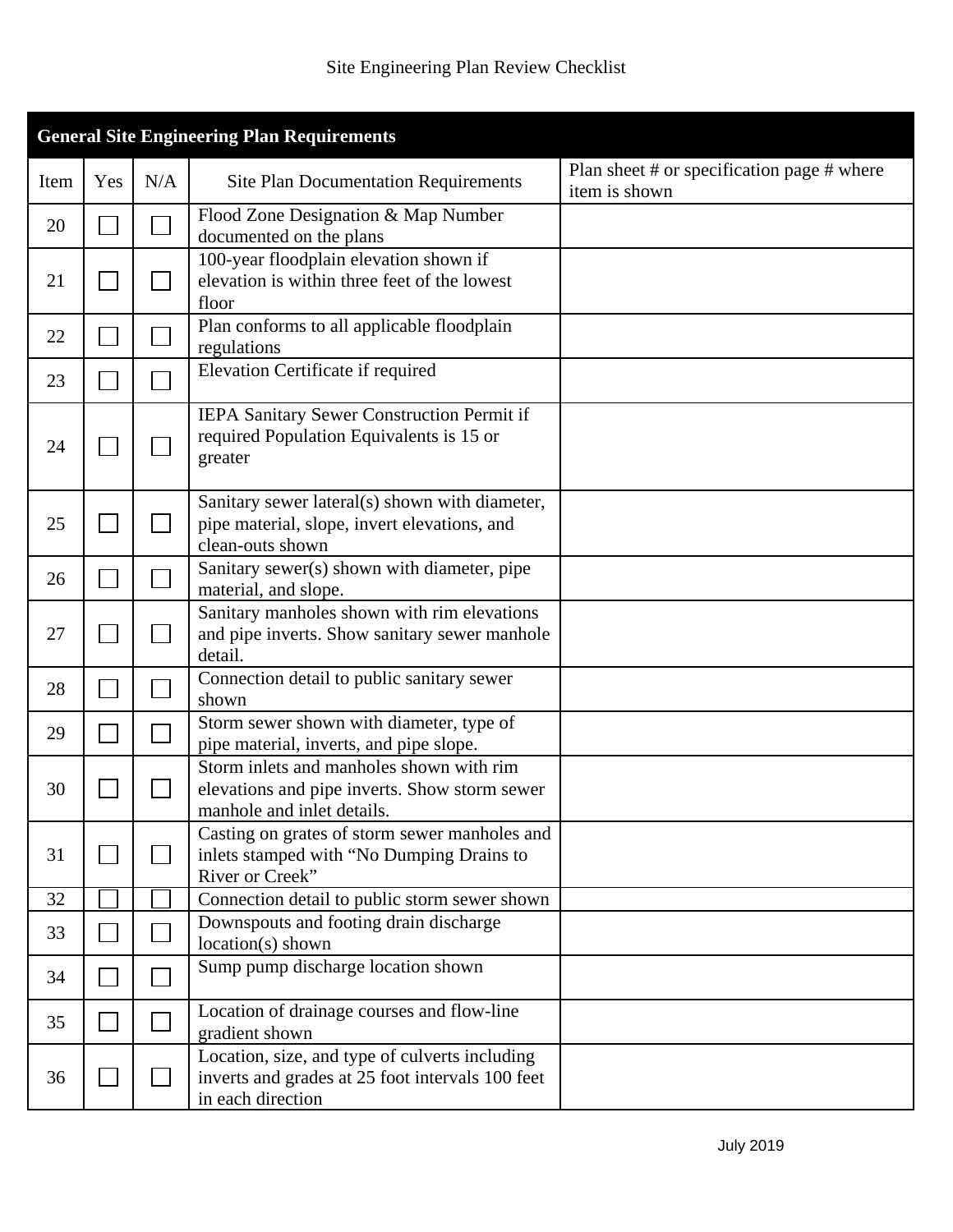|      |     |     | <b>General Site Engineering Plan Requirements</b>                                                                                                                                                                                                                                   |                                                                 |
|------|-----|-----|-------------------------------------------------------------------------------------------------------------------------------------------------------------------------------------------------------------------------------------------------------------------------------------|-----------------------------------------------------------------|
| Item | Yes | N/A | <b>Site Plan Documentation Requirements</b>                                                                                                                                                                                                                                         | Plan sheet $#$ or specification page $#$ where<br>item is shown |
| 37   |     |     | Storm Water Management Plan and/or<br>Certification per Section VI-7 of the Zoning<br>Ordinance submitted.                                                                                                                                                                          |                                                                 |
| 38   |     |     | <b>Executed Storm Water Detention Basin</b><br>Maintenance Agreement submitted.                                                                                                                                                                                                     |                                                                 |
| 39   |     |     | Landscape design that meets Shade Tree<br>planting requirements for parking lots or<br>commercial/residential buffers provided.<br>(Tree species, tree locations, soil preparation<br>and planting details are all necessary<br>components of Shade Tree planting<br>requirements.) |                                                                 |
| 40   |     |     | IDOT reviewed and approved plan. IDOT<br>permits obtained.                                                                                                                                                                                                                          |                                                                 |
| 41   |     |     | Drainage District reviewed and approved plan                                                                                                                                                                                                                                        |                                                                 |
| 42   |     |     | Proposed street cross-sections provided. Cross<br>section meets City's street pavement<br>requirements                                                                                                                                                                              |                                                                 |
| 43   |     |     | Trash/Recycling Receptacles provided and<br>locations shown                                                                                                                                                                                                                         |                                                                 |
| 44   |     |     | Parking Lot and Parking Space dimensions<br>conform to the Zoning Ordinance                                                                                                                                                                                                         |                                                                 |
| 45   |     |     | Building setbacks shown                                                                                                                                                                                                                                                             |                                                                 |
| 46   |     |     | Bicycle Parking provided. Details and location<br>shown on the drawings                                                                                                                                                                                                             |                                                                 |
| 47   |     |     | Site Plan complies with all requirements and<br>conditions on Preliminary or Final Plat.                                                                                                                                                                                            |                                                                 |
|      |     |     | <b>Public Infrastructure Requirements</b>                                                                                                                                                                                                                                           |                                                                 |
| Item | Yes | N/A | <b>Site Plan Documentation Requirements</b>                                                                                                                                                                                                                                         | Plan sheet $#$ or specification page $#$ where<br>item is shown |
| 48   |     |     | Cash bond or letter of credit required for<br>public infrastructure                                                                                                                                                                                                                 |                                                                 |
| 49   |     |     | Proposed street pavement subgrade treatment<br>and/or suitability verification methods defined                                                                                                                                                                                      |                                                                 |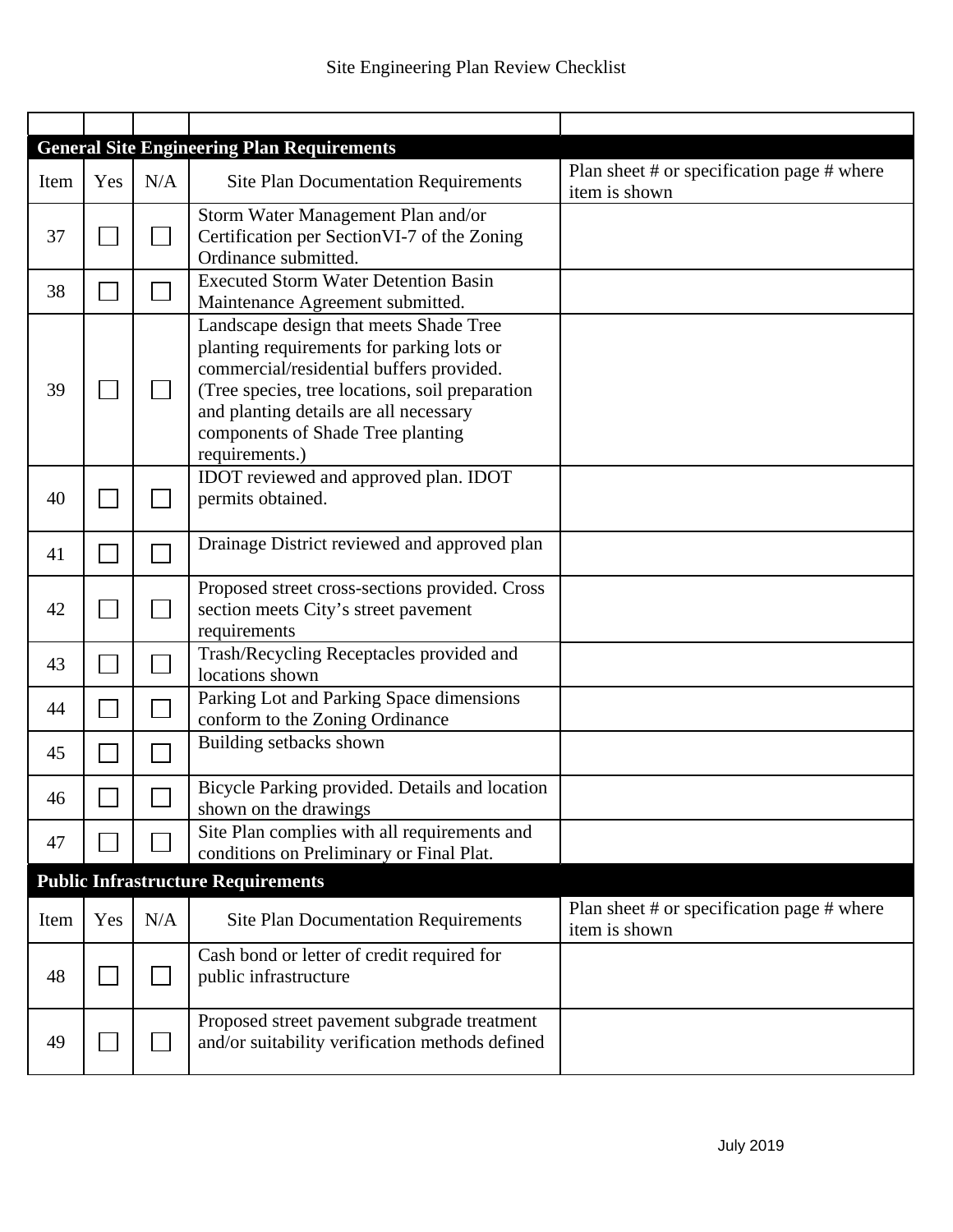| 50   |     |     | Proposed street pavement profile and jointing<br>plan provided                                                |                                                             |  |  |
|------|-----|-----|---------------------------------------------------------------------------------------------------------------|-------------------------------------------------------------|--|--|
|      |     |     | <b>Public Infrastructure Requirements</b>                                                                     |                                                             |  |  |
| Item | Yes | N/A | <b>Site Plan Documentation Requirements</b>                                                                   | Plan sheet # or specification page # where<br>item is shown |  |  |
| 51   |     |     | Barrier curb on Collector and Arterial Streets                                                                |                                                             |  |  |
| 52   |     |     | Sidewalk provided or deferral requested                                                                       |                                                             |  |  |
| 53   |     |     | Public sidewalk meets current ADA standards.<br>Details provided.                                             |                                                             |  |  |
|      |     |     | <b>Subdivision Requirements</b>                                                                               |                                                             |  |  |
| Item | Yes | N/A | <b>Site Plan Documentation Requirements</b>                                                                   | Plan sheet # or specification page # where<br>item is shown |  |  |
| 54   |     |     | Property corner markers shown along with ties<br>to the nearest two City of Urbana monuments                  |                                                             |  |  |
| 55   |     |     | Secondary drainage system shown with pipe<br>diameter, pipe material, inverts, cleanouts, and<br>slope shown. |                                                             |  |  |
|      |     |     |                                                                                                               |                                                             |  |  |

**Erosion Control Permit Required** - An erosion control permit is required prior to the start of any land disturbance activities**.** *A separate erosion control permit submittal must be made to the Public Works Department at 706 South Glover Avenue*. The site plan review process does **NOT** cover the erosion control permit. Information on the City's erosion control permit program including the application forms is available on the City's website at https://www.urbanaillinois.us/Erosion\_Control.

**Right of Way Permit Required** - A right-of-way permit is required prior to the start of any work within public right-of-way**.** *A separate right-of-way permit submittal must be made to the Public Works Department at 706 South Glover Avenue*. The site plan review process does **NOT** cover the right-of-way permit. Information on the City's right-of-way permit program including the application forms is available on the City's website at http://urbanaillinois.us/ROW\_Permits.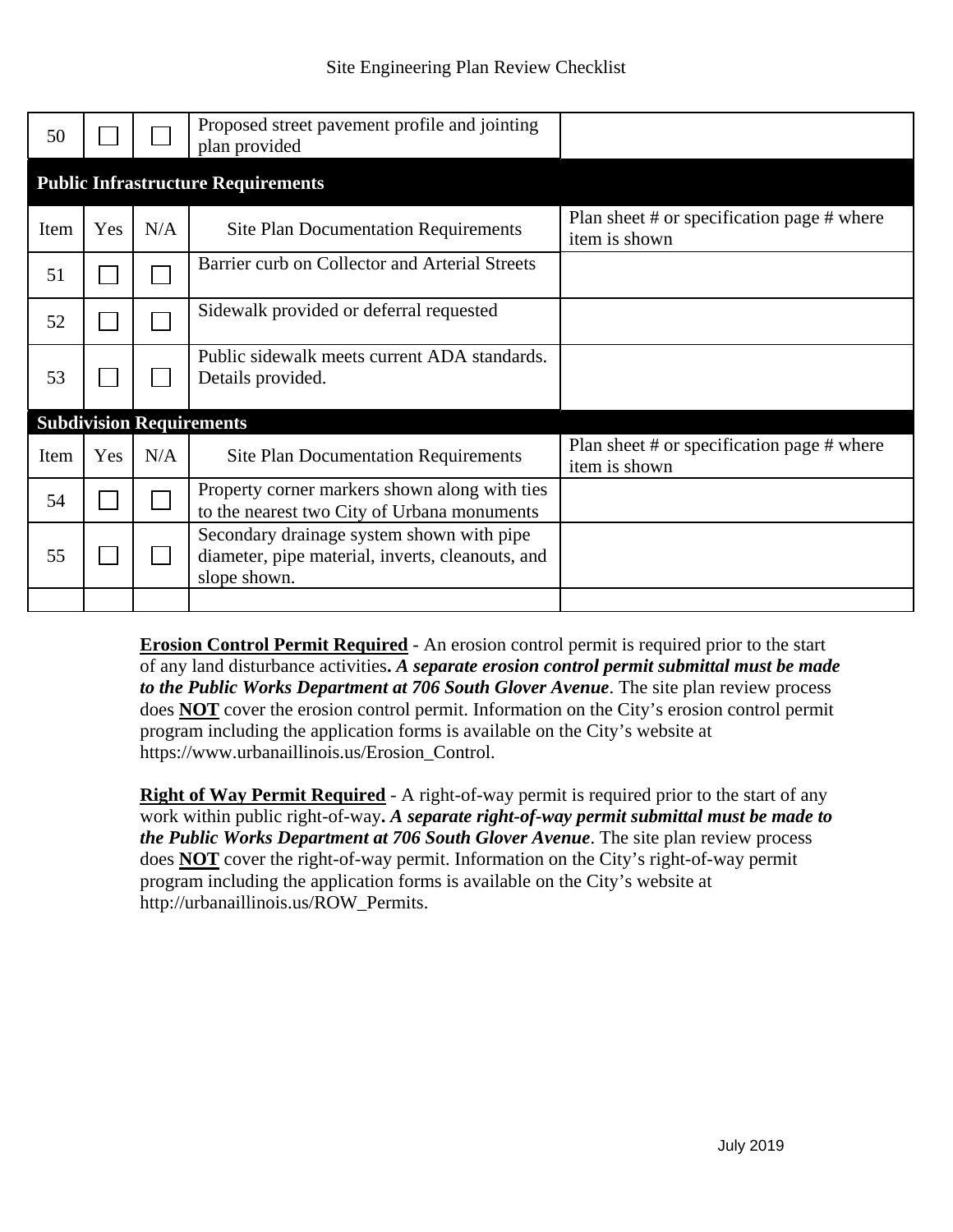| <b>Prepared By:</b>        |                       |                    |                                                                                   |           |
|----------------------------|-----------------------|--------------------|-----------------------------------------------------------------------------------|-----------|
| <b>Owner/Developer:</b>    |                       |                    | <u> 1980 - Johann John Stone, Amerikaansk politiker († 1908)</u>                  |           |
|                            | Address               |                    | ,我们也不能在这里的时候,我们也不能在这里的时候,我们也不能会在这里的时候,我们也不能会在这里的时候,我们也不能会在这里的时候,我们也不能会在这里的时候,我们也不 |           |
|                            | City                  | State              | Phone No.                                                                         |           |
|                            |                       |                    |                                                                                   |           |
|                            |                       |                    | Date                                                                              |           |
|                            | E-mail Address        |                    |                                                                                   |           |
| <b>Site Engineer:</b>      |                       |                    |                                                                                   |           |
|                            | Address               |                    |                                                                                   |           |
|                            | City                  | State              | Zip                                                                               | Phone No. |
|                            |                       | Printed/Typed Name |                                                                                   |           |
|                            |                       |                    |                                                                                   |           |
|                            | <b>E-mail Address</b> |                    |                                                                                   |           |
| <b>Reviewed By:</b>        |                       |                    |                                                                                   |           |
| (Drainage and Development) |                       |                    |                                                                                   |           |
| (Transportation)           |                       |                    |                                                                                   |           |
| City Arborist              |                       |                    |                                                                                   |           |
|                            |                       |                    |                                                                                   |           |